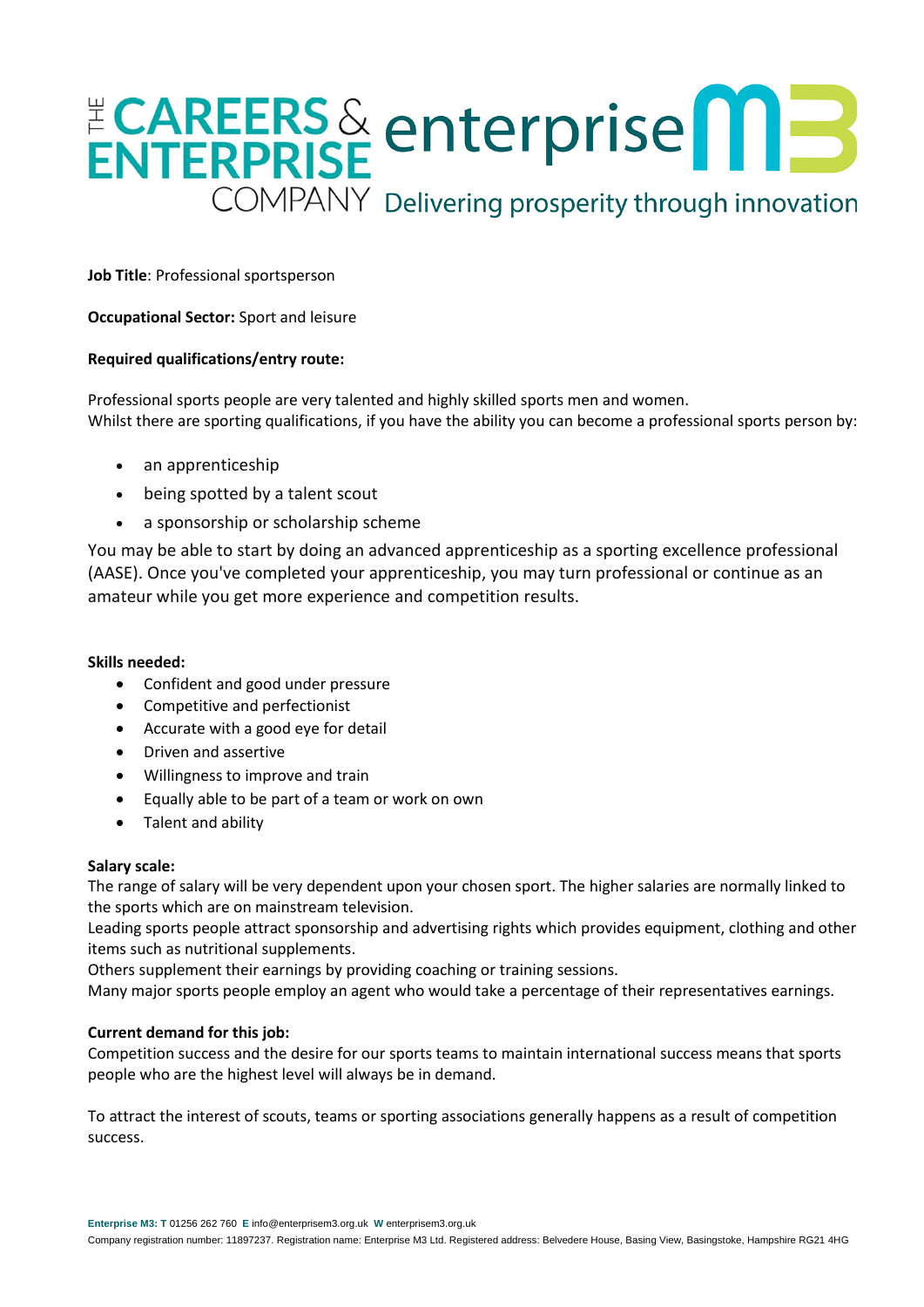## **Further information about working as a professional sports person:**

<https://nationalcareers.service.gov.uk/job-profiles/sports-professional>

**<https://careers-in-sport.co.uk/news-articles/how-to-become-a-professional-sportsperson/>**

**<https://www.ucas.com/explore/subjects/sport>**

# **Other similar jobs to consider:**

- Sports coach
- PE teacher
- Sports centre assistant
- Nutritionist
- Sports scientist
- Physiotherapist
- Fitness instructor

JC 7/21